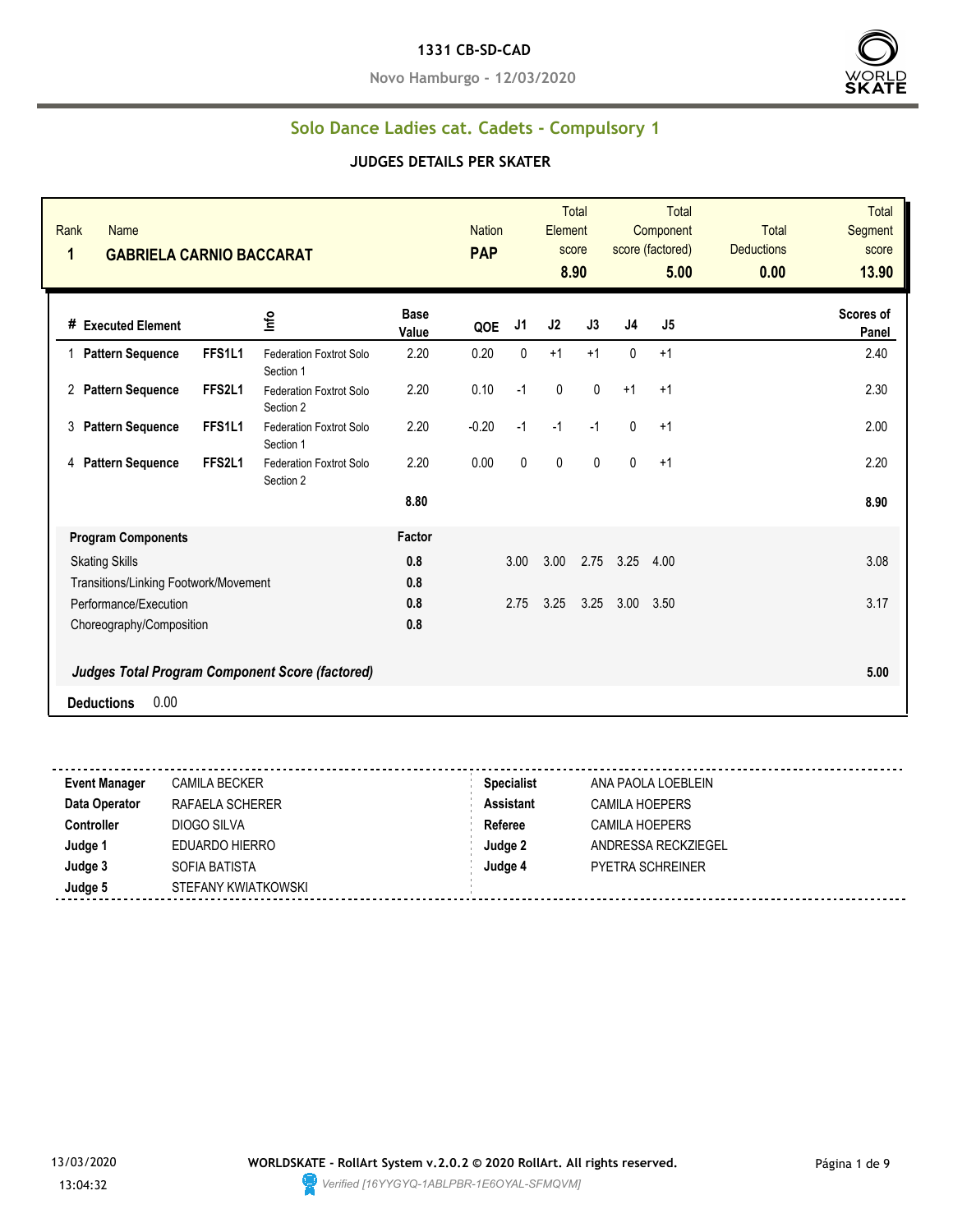| Rank<br><b>Name</b><br>$\overline{2}$<br><b>FERNANDA BORTOLUZZI</b> |        |                                                   |                      | <b>Nation</b><br><b>CPS</b> |              | Element      | <b>Total</b><br>score<br>8.27 |                | <b>Total</b><br>Component<br>score (factored)<br>4.74 | <b>Total</b><br><b>Deductions</b><br>0.00 | Total<br>Segment<br>score<br>13.01 |
|---------------------------------------------------------------------|--------|---------------------------------------------------|----------------------|-----------------------------|--------------|--------------|-------------------------------|----------------|-------------------------------------------------------|-------------------------------------------|------------------------------------|
| # Executed Element                                                  |        | ١π                                                | <b>Base</b><br>Value | QOE                         | J1           | J2           | J3                            | J <sub>4</sub> | J <sub>5</sub>                                        |                                           | <b>Scores of</b><br>Panel          |
| 1 Pattern Sequence                                                  | FFS1L1 | <b>Federation Foxtrot Solo</b>                    | 2.20                 | 0.00                        | $\mathbf{0}$ | $\mathbf{0}$ | $\mathbf{0}$                  | $\mathbf{0}$   | $+1$                                                  |                                           | 2.20                               |
| 2 Pattern Sequence                                                  | FFS2LB | Section 1<br>Federation Foxtrot Solo<br>Section 2 | 1.90                 | 0.00                        | $\pmb{0}$    | $+1$         | 0                             | $\mathbf 0$    | 0                                                     |                                           | 1.90                               |
| 3<br><b>Pattern Sequence</b>                                        | FFS1LB | <b>Federation Foxtrot Solo</b><br>Section 1       | 1.90                 | 0.07                        | $+1$         | $\mathbf{0}$ | $\mathbf{0}$                  | $\mathbf{0}$   | $+1$                                                  |                                           | 1.97                               |
| <b>Pattern Sequence</b><br>4                                        | FFS2L1 | Federation Foxtrot Solo<br>Section 2              | 2.20                 | 0.00                        | $\mathbf{0}$ | 0            | $\mathbf{0}$                  | $-1$           | $\mathbf{0}$                                          |                                           | 2.20                               |
|                                                                     |        |                                                   | 8.20                 |                             |              |              |                               |                |                                                       |                                           | 8.27                               |
| <b>Program Components</b>                                           |        |                                                   | Factor               |                             |              |              |                               |                |                                                       |                                           |                                    |
| <b>Skating Skills</b>                                               |        |                                                   | 0.8                  |                             | 3.75         | 3.00         | 3.00                          | 2.75           | 3.50                                                  |                                           | 3.17                               |
| Transitions/Linking Footwork/Movement                               |        |                                                   | 0.8                  |                             |              |              |                               |                |                                                       |                                           |                                    |
| Performance/Execution                                               |        |                                                   | 0.8                  |                             | 3.50         | 2.75         |                               | $2.25$ $2.25$  | 3.25                                                  |                                           | 2.75                               |
| Choreography/Composition                                            |        |                                                   | 0.8                  |                             |              |              |                               |                |                                                       |                                           |                                    |
| <b>Judges Total Program Component Score (factored)</b>              |        |                                                   |                      |                             |              |              |                               |                |                                                       |                                           | 4.74                               |
| 0.00<br><b>Deductions</b>                                           |        |                                                   |                      |                             |              |              |                               |                |                                                       |                                           |                                    |
|                                                                     |        |                                                   |                      |                             |              |              |                               |                |                                                       |                                           |                                    |

| <b>Event Manager</b> | <b>CAMILA BECKER</b> | <b>Specialist</b> | ANA PAOLA LOEBLEIN      |
|----------------------|----------------------|-------------------|-------------------------|
| Data Operator        | RAFAELA SCHERER      | <b>Assistant</b>  | <b>CAMILA HOEPERS</b>   |
| Controller           | DIOGO SILVA          | Referee           | CAMILA HOEPERS          |
| Judge 1              | EDUARDO HIERRO       | Judge 2           | ANDRESSA RECKZIEGEL     |
| Judge 3              | SOFIA BATISTA        | Judge 4           | <b>PYETRA SCHREINER</b> |
| Judge 5              | STEFANY KWIATKOWSKI  |                   |                         |
|                      |                      |                   |                         |

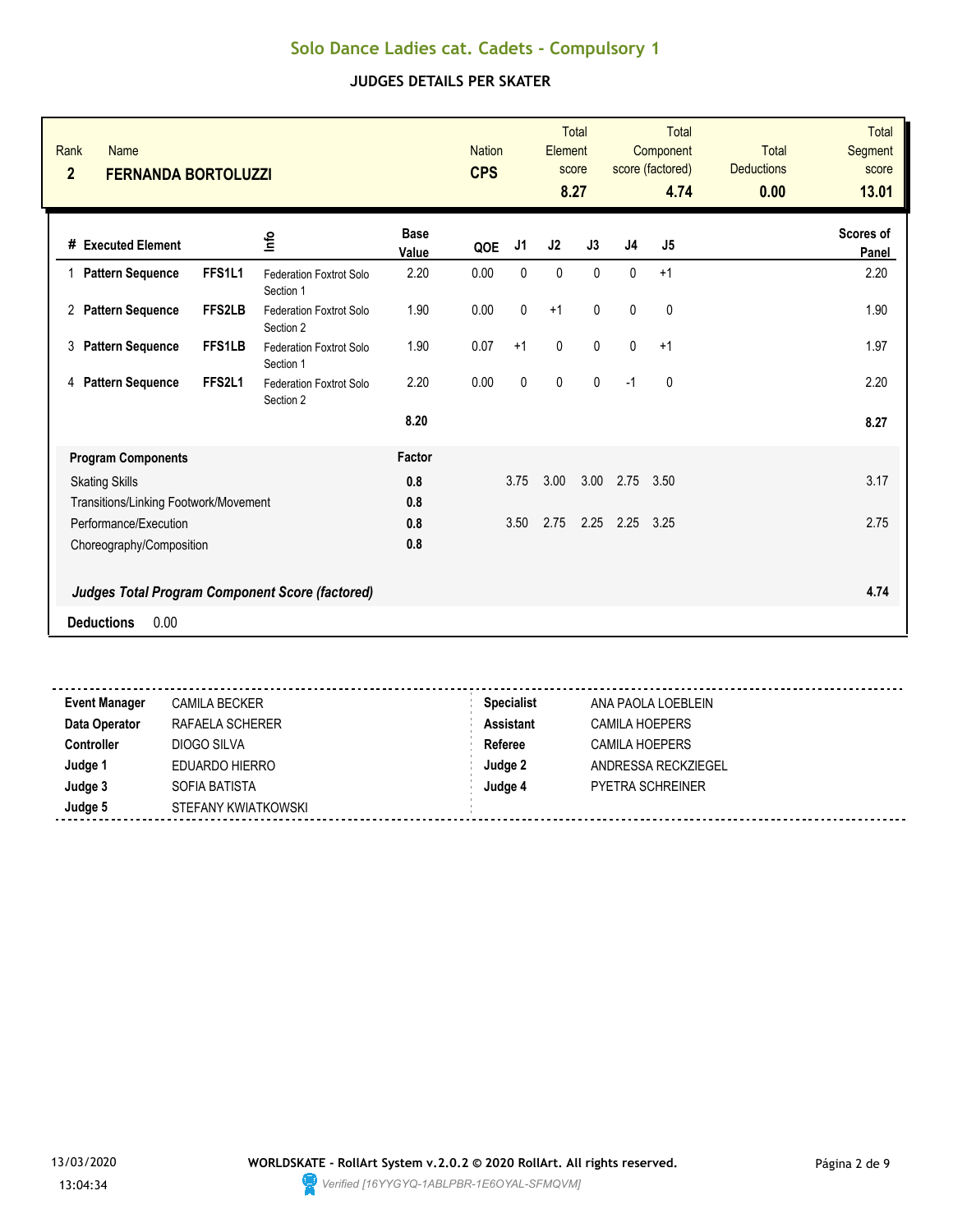#### **JUDGES DETAILS PER SKATER**

| Rank<br><b>Name</b><br>3<br><b>THAIS BEISE</b> |               |                                                        |                      | <b>Nation</b><br><b>CPS</b> |           | Element | <b>Total</b><br>score<br>8.27 |                | <b>Total</b><br>Component<br>score (factored)<br>4.13 | <b>Total</b><br><b>Deductions</b><br>0.00 | <b>Total</b><br>Segment<br>score<br>12.40 |
|------------------------------------------------|---------------|--------------------------------------------------------|----------------------|-----------------------------|-----------|---------|-------------------------------|----------------|-------------------------------------------------------|-------------------------------------------|-------------------------------------------|
| # Executed Element                             |               | ۴ů                                                     | <b>Base</b><br>Value | QOE                         | J1        | J2      | J3                            | J <sub>4</sub> | J5                                                    |                                           | Scores of<br>Panel                        |
| 1 Pattern Sequence                             | FFS1L1        | <b>Federation Foxtrot Solo</b><br>Section 1            | 2.20                 | 0.00                        | 0         | 0       | $\mathbf{0}$                  | $-1$           | $+1$                                                  |                                           | 2.20                                      |
| 2 Pattern Sequence                             | FFS2L1        | Federation Foxtrot Solo<br>Section 2                   | 2.20                 | $-0.10$                     | $-1$      | $-1$    | $\mathbf{0}$                  | $\mathbf{0}$   | $\mathbf{0}$                                          |                                           | 2.10                                      |
| 3<br><b>Pattern Sequence</b>                   | <b>FFS1LB</b> | <b>Federation Foxtrot Solo</b><br>Section 1            | 1.90                 | $-0.13$                     | 0         | $-1$    | $-1$                          | $-1$           | $\mathbf{0}$                                          |                                           | 1.77                                      |
| 4 Pattern Sequence                             | FFS2L1        | Federation Foxtrot Solo<br>Section 2                   | 2.20                 | 0.00                        | $\pmb{0}$ | 0       | $\mathbf{0}$                  | $-1$           | 0                                                     |                                           | 2.20                                      |
|                                                |               |                                                        | 8.50                 |                             |           |         |                               |                |                                                       |                                           | 8.27                                      |
| <b>Program Components</b>                      |               |                                                        | Factor               |                             |           |         |                               |                |                                                       |                                           |                                           |
| <b>Skating Skills</b>                          |               |                                                        | 0.8                  |                             | 2.75      | 2.50    | 2.50                          | 2.25           | 3.00                                                  |                                           | 2.58                                      |
| Transitions/Linking Footwork/Movement          |               |                                                        | 0.8                  |                             |           |         |                               |                |                                                       |                                           |                                           |
| Performance/Execution                          |               |                                                        | 0.8                  |                             | 2.50      | 2.75    | 2.00                          | 2.50           | 3.00                                                  |                                           | 2.58                                      |
| Choreography/Composition                       |               |                                                        | 0.8                  |                             |           |         |                               |                |                                                       |                                           |                                           |
|                                                |               | <b>Judges Total Program Component Score (factored)</b> |                      |                             |           |         |                               |                |                                                       |                                           | 4.13                                      |
| 0.00<br><b>Deductions</b>                      |               |                                                        |                      |                             |           |         |                               |                |                                                       |                                           |                                           |
|                                                |               |                                                        |                      |                             |           |         |                               |                |                                                       |                                           |                                           |

**Event Manager** CAMILA BECKER **Specialist** ANA PAOLA LOEBLEIN **Data Operator RAFAELA SCHERER <b>Assistant** CAMILA HOEPERS **Controller** DIOGO SILVA **DIOGO SILVA Referee** CAMILA HOEPERS **Judge 1** EDUARDO HIERRO **Judge 2** ANDRESSA RECKZIEGEL **Judge 3** SOFIA BATISTA **Judge 4** PYETRA SCHREINER **Judge 5** STEFANY KWIATKOWSKI

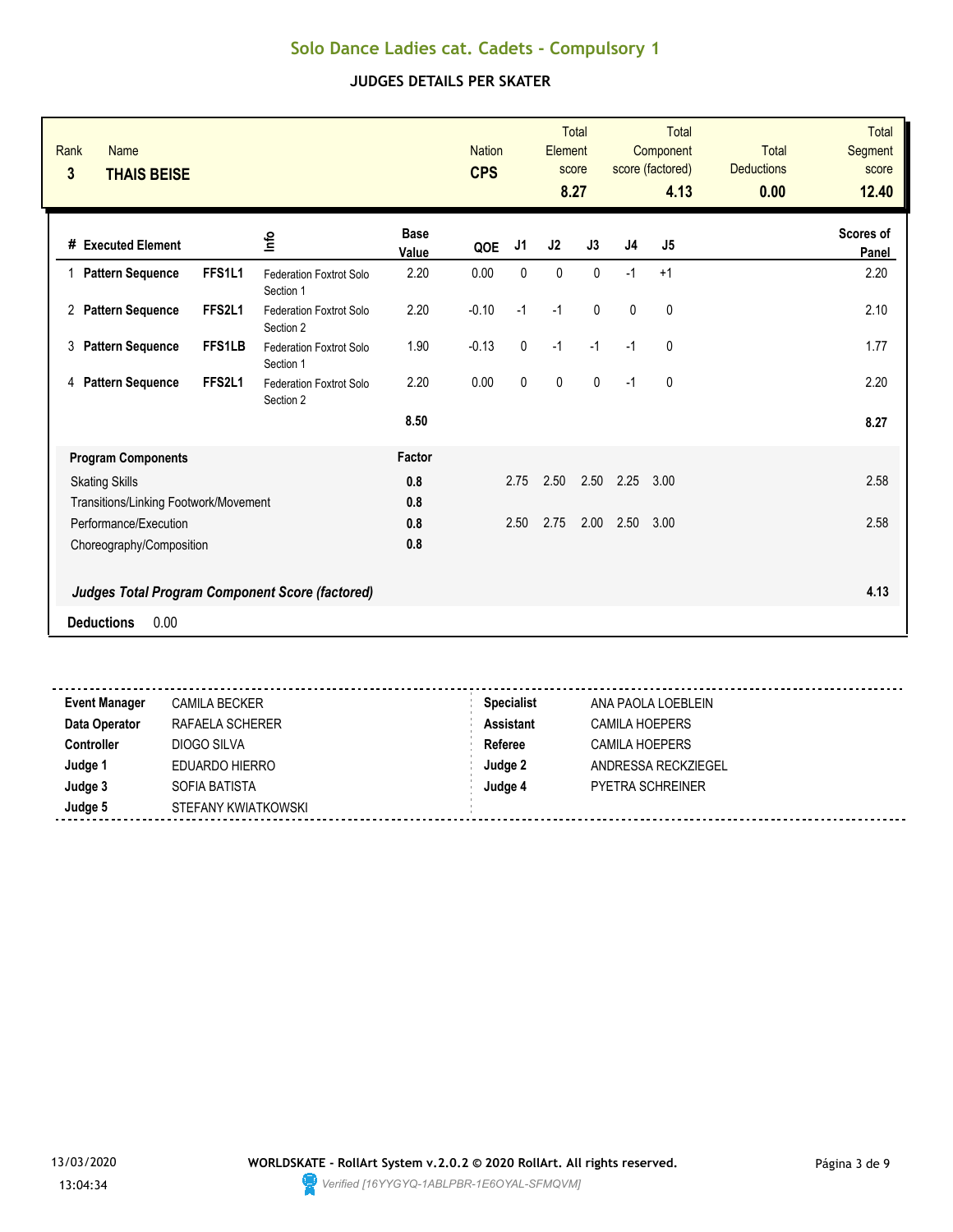| Rank<br><b>Name</b><br>4<br><b>LARISSA HECK</b>        |               |                                             |                      | <b>Nation</b><br><b>CPS</b> |           | Element        | <b>Total</b><br>score<br>7.40 |                | <b>Total</b><br>Component<br>score (factored)<br>4.33 | <b>Total</b><br><b>Deductions</b><br>0.00 | <b>Total</b><br><b>Segment</b><br>score<br>11.73 |
|--------------------------------------------------------|---------------|---------------------------------------------|----------------------|-----------------------------|-----------|----------------|-------------------------------|----------------|-------------------------------------------------------|-------------------------------------------|--------------------------------------------------|
| # Executed Element                                     |               | ١π                                          | <b>Base</b><br>Value | QOE                         | J1        | J <sub>2</sub> | J3                            | J <sub>4</sub> | J <sub>5</sub>                                        |                                           | <b>Scores of</b><br>Panel                        |
| 1 Pattern Sequence                                     | <b>FFS1LB</b> | <b>Federation Foxtrot Solo</b><br>Section 1 | 1.90                 | $-0.07$                     | 0         | $\mathbf 0$    | $-1$                          | $-1$           | $\mathbf{0}$                                          |                                           | 1.83                                             |
| 2 Pattern Sequence                                     | FFS2LB        | Federation Foxtrot Solo<br>Section 2        | 1.90                 | 0.07                        | $+1$      | $+1$           | $-1$                          | $\mathbf 0$    | $\mathbf 0$                                           |                                           | 1.97                                             |
| <b>Pattern Sequence</b><br>3                           | FFS1LB        | Federation Foxtrot Solo<br>Section 1        | 1.90                 | $-0.07$                     | $+1$      | $\mathbf 0$    | $-2$                          | $-1$           | $\mathbf 0$                                           |                                           | 1.83                                             |
| <b>Pattern Sequence</b><br>4                           | <b>FFS2LB</b> | Federation Foxtrot Solo<br>Section 2        | 1.90                 | $-0.13$                     | $\pmb{0}$ | $\pmb{0}$      | $-1$                          | $-1$           | $-1$                                                  |                                           | 1.77                                             |
|                                                        |               |                                             | 7.60                 |                             |           |                |                               |                |                                                       |                                           | 7.40                                             |
| <b>Program Components</b>                              |               |                                             | Factor               |                             |           |                |                               |                |                                                       |                                           |                                                  |
| <b>Skating Skills</b>                                  |               |                                             | 0.8                  |                             | 3.75      | 2.75           | 2.00                          | 2.50           | 3.25                                                  |                                           | 2.83                                             |
| Transitions/Linking Footwork/Movement                  |               |                                             | 0.8                  |                             |           |                |                               |                |                                                       |                                           |                                                  |
| Performance/Execution                                  |               |                                             | 0.8                  |                             | 3.75      | 2.75           | 2.00                          | 2.00           | 3.00                                                  |                                           | 2.58                                             |
| Choreography/Composition                               |               |                                             | 0.8                  |                             |           |                |                               |                |                                                       |                                           |                                                  |
| <b>Judges Total Program Component Score (factored)</b> |               |                                             |                      |                             |           |                |                               |                |                                                       |                                           | 4.33                                             |
| 0.00<br><b>Deductions</b>                              |               |                                             |                      |                             |           |                |                               |                |                                                       |                                           |                                                  |
|                                                        |               |                                             |                      |                             |           |                |                               |                |                                                       |                                           |                                                  |

| <b>Event Manager</b> | <b>CAMILA BECKER</b> | <b>Specialist</b> | ANA PAOLA LOEBLEIN      |
|----------------------|----------------------|-------------------|-------------------------|
| Data Operator        | RAFAELA SCHERER      | <b>Assistant</b>  | <b>CAMILA HOEPERS</b>   |
| <b>Controller</b>    | DIOGO SILVA          | Referee           | <b>CAMILA HOEPERS</b>   |
| Judge 1              | EDUARDO HIERRO       | Judge 2           | ANDRESSA RECKZIEGEL     |
| Judge 3              | SOFIA BATISTA        | Judge 4           | <b>PYETRA SCHREINER</b> |
| Judge 5              | STEFANY KWIATKOWSKI  |                   |                         |
|                      |                      |                   |                         |

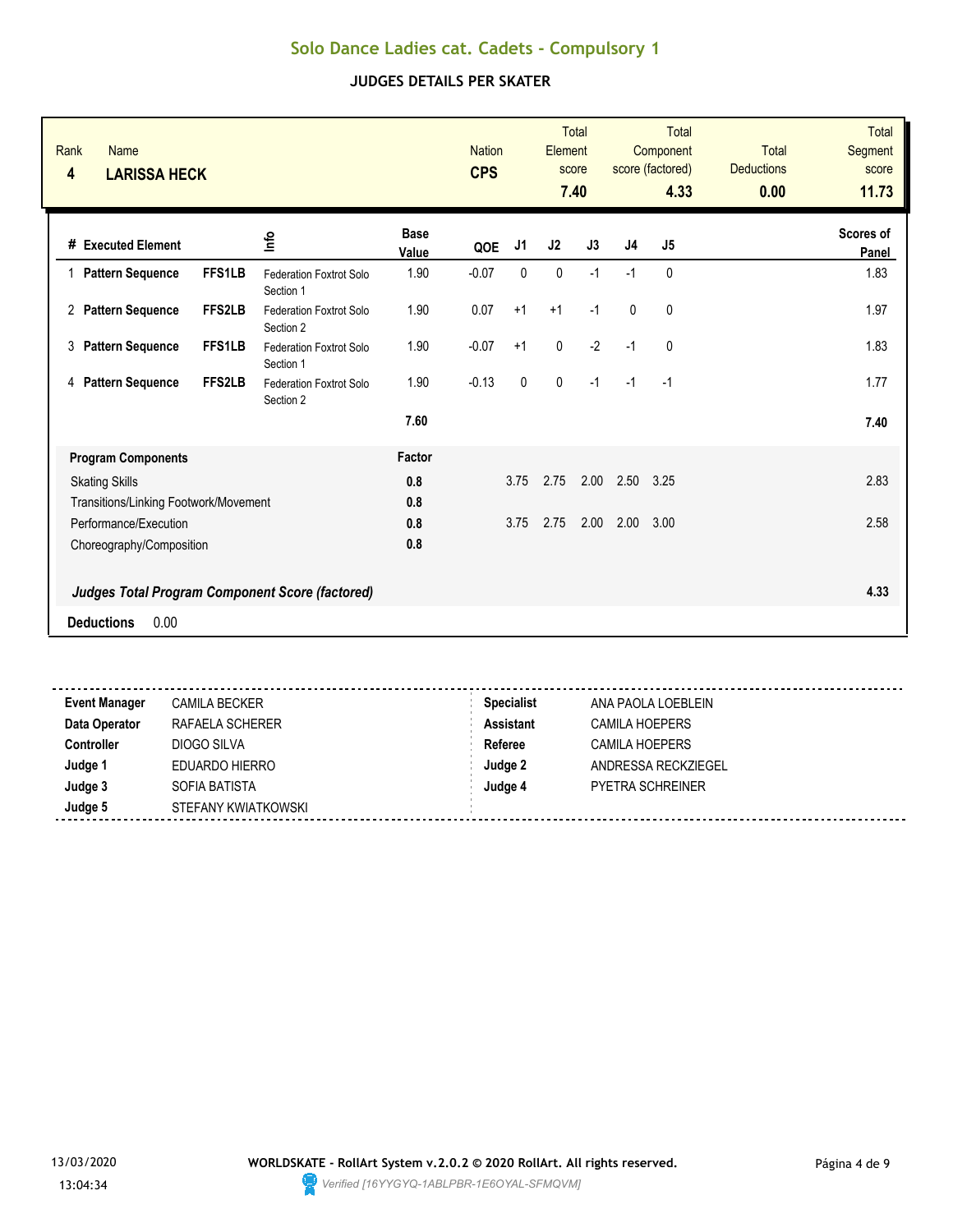#### **JUDGES DETAILS PER SKATER**

| Rank<br><b>Name</b><br>$5\phantom{.0}$<br><b>RAFAELA PROLO DE MENEGHI</b> |               |                                             |                      | <b>Nation</b><br><b>CCP</b> |              | Element   | <b>Total</b><br>score<br>7.83 |                | <b>Total</b><br>Component<br>score (factored)<br>3.86 | <b>Total</b><br><b>Deductions</b><br>0.00 | <b>Total</b><br>Segment<br>score<br>11.69 |
|---------------------------------------------------------------------------|---------------|---------------------------------------------|----------------------|-----------------------------|--------------|-----------|-------------------------------|----------------|-------------------------------------------------------|-------------------------------------------|-------------------------------------------|
| # Executed Element                                                        |               | ١π                                          | <b>Base</b><br>Value | QOE                         | J1           | J2        | J3                            | J <sub>4</sub> | J <sub>5</sub>                                        |                                           | <b>Scores of</b><br>Panel                 |
| 1 Pattern Sequence                                                        | FFS1L1        | <b>Federation Foxtrot Solo</b><br>Section 1 | 2.20                 | 0.00                        | 0            | $\pmb{0}$ | $+1$                          | $\mathbf{0}$   | $\mathbf{0}$                                          |                                           | 2.20                                      |
| 2 Pattern Sequence                                                        | FFS2LB        | <b>Federation Foxtrot Solo</b><br>Section 2 | 1.90                 | $-0.07$                     | $\pmb{0}$    | $-1$      | $\mathbf 0$                   | $-1$           | $\mathbf 0$                                           |                                           | 1.83                                      |
| 3<br><b>Pattern Sequence</b>                                              | FFS1L1        | <b>Federation Foxtrot Solo</b><br>Section 1 | 2.20                 | $-0.10$                     | $\mathbf{0}$ | $-1$      | $\mathbf{0}$                  | $\mathbf{0}$   | $-1$                                                  |                                           | 2.10                                      |
| <b>Pattern Sequence</b><br>4                                              | <b>FFS2LB</b> | Federation Foxtrot Solo<br>Section 2        | 1.90                 | $-0.20$                     | $\mathbf{0}$ | $-1$      | $-1$                          | $-1$           | $-1$                                                  |                                           | 1.70                                      |
|                                                                           |               |                                             | 8.20                 |                             |              |           |                               |                |                                                       |                                           | 7.83                                      |
| <b>Program Components</b>                                                 |               |                                             | Factor               |                             |              |           |                               |                |                                                       |                                           |                                           |
| <b>Skating Skills</b>                                                     |               |                                             | 0.8                  |                             | 2.50         | 2.50      | 2.25                          | 2.25           | 2.25                                                  |                                           | 2.33                                      |
| Transitions/Linking Footwork/Movement                                     |               |                                             | 0.8                  |                             |              |           |                               |                |                                                       |                                           |                                           |
| Performance/Execution                                                     |               |                                             | 0.8                  |                             | 2.50         | 2.50      | 2.50                          | 2.50           | 2.50                                                  |                                           | 2.50                                      |
| Choreography/Composition                                                  |               |                                             | 0.8                  |                             |              |           |                               |                |                                                       |                                           |                                           |
| <b>Judges Total Program Component Score (factored)</b>                    |               |                                             |                      |                             |              |           |                               |                |                                                       |                                           | 3.86                                      |
| 0.00<br><b>Deductions</b>                                                 |               |                                             |                      |                             |              |           |                               |                |                                                       |                                           |                                           |
|                                                                           |               |                                             |                      |                             |              |           |                               |                |                                                       |                                           |                                           |

<u>. . . . . . . . . . . . .</u> -----------------------**Event Manager** CAMILA BECKER **Specialist** ANA PAOLA LOEBLEIN **Data Operator RAFAELA SCHERER <b>Assistant** CAMILA HOEPERS **Controller** DIOGO SILVA **DIOGO SILVA Referee** CAMILA HOEPERS **Judge 1** EDUARDO HIERRO **Judge 2** ANDRESSA RECKZIEGEL **Judge 3** SOFIA BATISTA **Judge 4** PYETRA SCHREINER **Judge 5** STEFANY KWIATKOWSKI

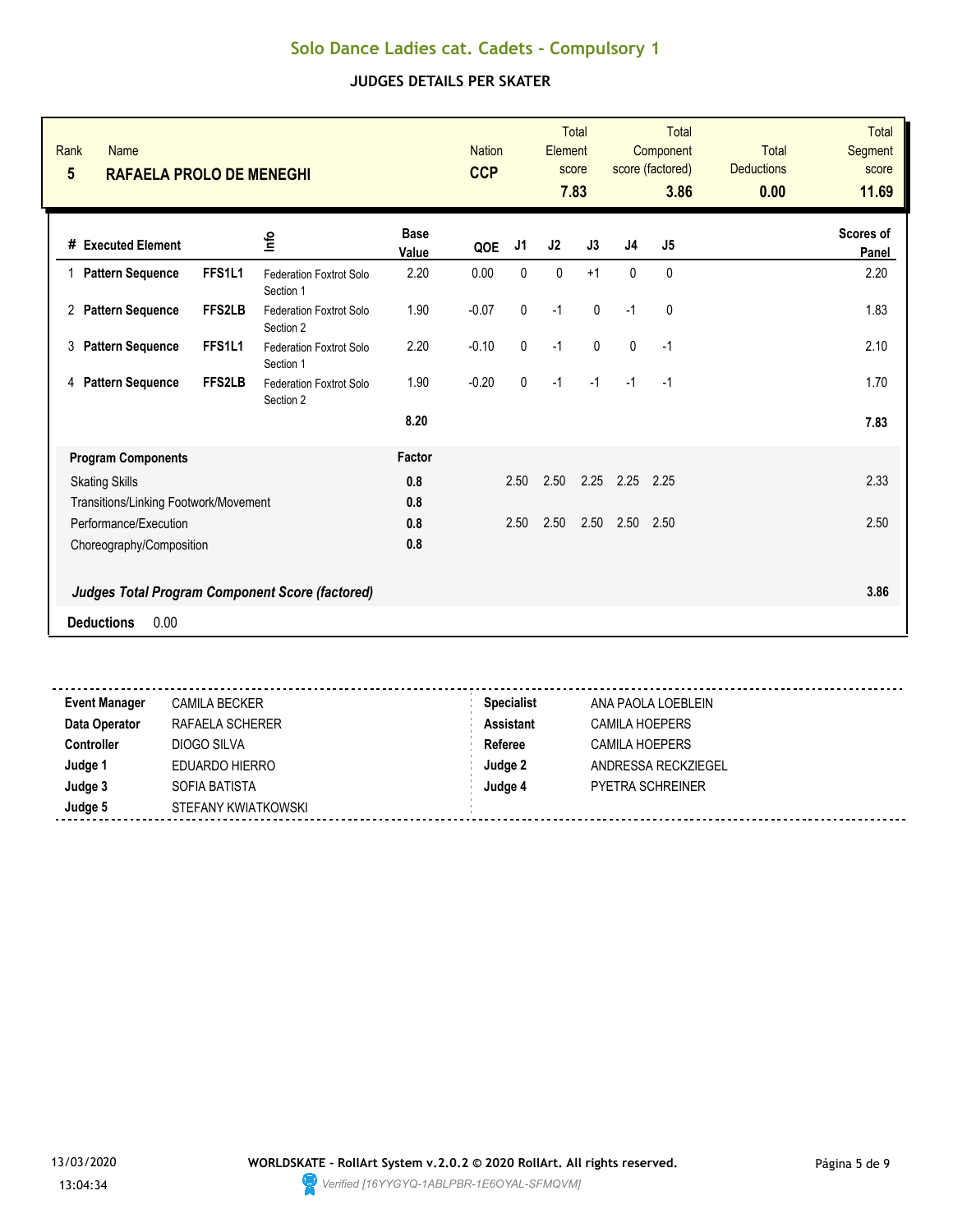| Rank<br><b>Name</b><br>$6\phantom{1}$<br><b>NATALIA LOUREIRO ZAMO</b> |               |                                                        |                      | <b>Nation</b><br><b>CCP</b> |              | Element        | <b>Total</b><br>score |                | <b>Total</b><br>Component<br>score (factored) | <b>Total</b><br><b>Deductions</b> | <b>Total</b><br>Segment<br>score |
|-----------------------------------------------------------------------|---------------|--------------------------------------------------------|----------------------|-----------------------------|--------------|----------------|-----------------------|----------------|-----------------------------------------------|-----------------------------------|----------------------------------|
|                                                                       |               |                                                        |                      |                             |              |                | 7.14                  |                | 3.80                                          | 0.00                              | 10.94                            |
| # Executed Element                                                    |               | ۴ů                                                     | <b>Base</b><br>Value | QOE                         | J1           | J <sub>2</sub> | J3                    | J <sub>4</sub> | J5                                            |                                   | Scores of<br>Panel               |
| <b>Pattern Sequence</b><br>1                                          | FFS1LB        | <b>Federation Foxtrot Solo</b><br>Section 1            | 1.90                 | 0.00                        | 0            | $-1$           | $+1$                  | $\mathbf{0}$   | 0                                             |                                   | 1.90                             |
| <b>Pattern Sequence</b><br>$\mathbf{2}^{\circ}$                       | FFS2LB        | Federation Foxtrot Solo<br>Section 2                   | 1.90                 | $-0.13$                     | $-1$         | $-1$           | $\mathbf{0}$          | $-1$           | 0                                             |                                   | 1.77                             |
| <b>Pattern Sequence</b><br>3                                          | <b>FFS1LB</b> | Federation Foxtrot Solo<br>Section 1                   | 1.90                 | $-0.20$                     | $-1$         | $-1$           | $-1$                  | $-1$           | $-1$                                          |                                   | 1.70                             |
| <b>Pattern Sequence</b><br>4                                          | FFS2LB        | <b>Federation Foxtrot Solo</b><br>Section 2            | 1.90                 | $-0.13$                     | $\mathbf{0}$ | $-1$           | $-1$                  | $-1$           | $\mathbf{0}$                                  |                                   | 1.77                             |
|                                                                       |               |                                                        | 7.60                 |                             |              |                |                       |                |                                               |                                   | 7.14                             |
| <b>Program Components</b>                                             |               |                                                        | Factor               |                             |              |                |                       |                |                                               |                                   |                                  |
| <b>Skating Skills</b>                                                 |               |                                                        | 0.8                  |                             | 2.50         | 2.25           | 2.25                  | 2.50           | 2.75                                          |                                   | 2.42                             |
| Transitions/Linking Footwork/Movement                                 |               |                                                        | 0.8                  |                             |              |                |                       |                |                                               |                                   |                                  |
| Performance/Execution                                                 |               |                                                        | 0.8                  |                             | 2.25         | 2.25           | 2.00                  | 2.50           | 2.50                                          |                                   | 2.33                             |
| Choreography/Composition                                              |               |                                                        | 0.8                  |                             |              |                |                       |                |                                               |                                   |                                  |
|                                                                       |               | <b>Judges Total Program Component Score (factored)</b> |                      |                             |              |                |                       |                |                                               |                                   | 3.80                             |
| 0.00<br><b>Deductions</b>                                             |               |                                                        |                      |                             |              |                |                       |                |                                               |                                   |                                  |
|                                                                       |               |                                                        |                      |                             |              |                |                       |                |                                               |                                   |                                  |

| <b>Event Manager</b> | <b>CAMILA BECKER</b> | <b>Specialist</b> | ANA PAOLA LOEBLEIN      |
|----------------------|----------------------|-------------------|-------------------------|
| Data Operator        | RAFAELA SCHERER      | Assistant         | <b>CAMILA HOEPERS</b>   |
| <b>Controller</b>    | DIOGO SILVA          | Referee           | <b>CAMILA HOEPERS</b>   |
| Judge 1              | EDUARDO HIERRO       | Judge 2           | ANDRESSA RECKZIEGEL     |
| Judge 3              | SOFIA BATISTA        | Judge 4           | <b>PYETRA SCHREINER</b> |
| Judge 5              | STEFANY KWIATKOWSKI  |                   |                         |
|                      |                      |                   |                         |

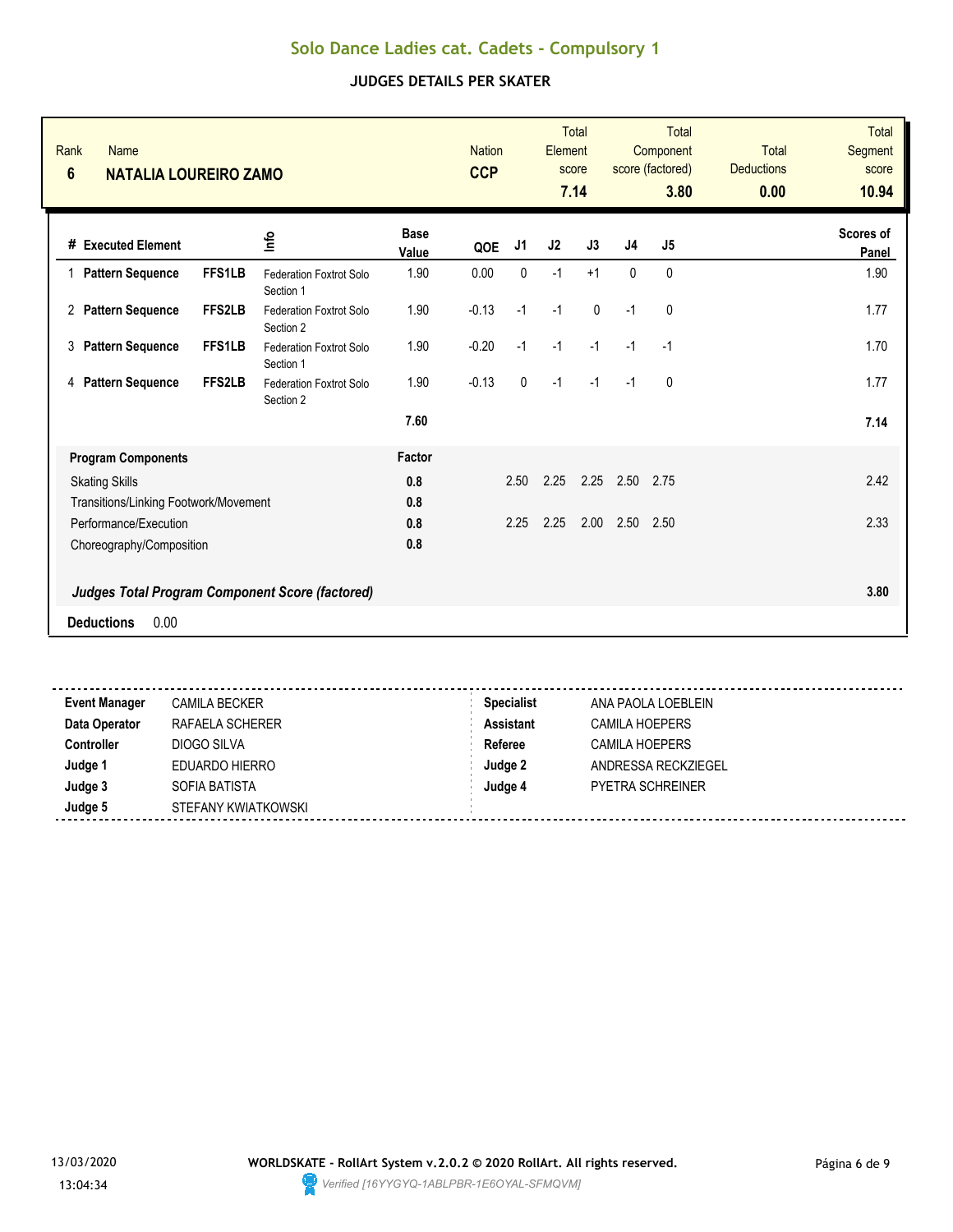| Rank<br><b>Name</b><br>$\overline{7}$<br><b>GABRIELLE GRINGS HAMME</b> |        |                                                        |                      | <b>Nation</b><br><b>PAP</b> |                | Element | <b>Total</b><br>score<br>7.27 |                | <b>Total</b><br>Component<br>score (factored)<br>3.60 | <b>Total</b><br><b>Deductions</b><br>0.00 | <b>Total</b><br>Segment<br>score<br>10.87 |
|------------------------------------------------------------------------|--------|--------------------------------------------------------|----------------------|-----------------------------|----------------|---------|-------------------------------|----------------|-------------------------------------------------------|-------------------------------------------|-------------------------------------------|
| # Executed Element                                                     |        | 울                                                      | <b>Base</b><br>Value | QOE                         | J <sub>1</sub> | J2      | J3                            | J <sub>4</sub> | J5                                                    |                                           | Scores of<br>Panel                        |
| 1 Pattern Sequence                                                     | FFS1L1 | <b>Federation Foxtrot Solo</b><br>Section 1            | 2.20                 | $-0.30$                     | $-1$           | $-1$    | $-1$                          | $-1$           | $+1$                                                  |                                           | 1.90                                      |
| 2 Pattern Sequence                                                     | FFS2LB | Federation Foxtrot Solo<br>Section 2                   | 1.90                 | $-0.13$                     | $-1$           | $-1$    | $-1$                          | $\mathbf 0$    | 0                                                     |                                           | 1.77                                      |
| <b>Pattern Sequence</b><br>3                                           | FFS1L1 | Federation Foxtrot Solo<br>Section 1                   | 2.20                 | $-0.30$                     | $-1$           | $-1$    | $-1$                          | $-1$           | 0                                                     |                                           | 1.90                                      |
| <b>Pattern Sequence</b><br>4                                           | FFS2LB | <b>Federation Foxtrot Solo</b><br>Section 2            | 1.90                 | $-0.20$                     | $-1$           | $-1$    | $-2$                          | $-1$           | $\mathbf{0}$                                          |                                           | 1.70                                      |
|                                                                        |        |                                                        | 8.20                 |                             |                |         |                               |                |                                                       |                                           | 7.27                                      |
| <b>Program Components</b>                                              |        |                                                        | Factor               |                             |                |         |                               |                |                                                       |                                           |                                           |
| <b>Skating Skills</b>                                                  |        |                                                        | 0.8                  |                             | 2.00           | 2.00    | 2.25                          | 2.50           | 3.00                                                  |                                           | 2.25                                      |
| Transitions/Linking Footwork/Movement                                  |        |                                                        | 0.8                  |                             |                |         |                               |                |                                                       |                                           |                                           |
| Performance/Execution                                                  |        |                                                        | 0.8                  |                             | 1.75           | 2.50    | 2.00                          | 2.25           | 2.75                                                  |                                           | 2.25                                      |
| Choreography/Composition                                               |        |                                                        | 0.8                  |                             |                |         |                               |                |                                                       |                                           |                                           |
|                                                                        |        | <b>Judges Total Program Component Score (factored)</b> |                      |                             |                |         |                               |                |                                                       |                                           | 3.60                                      |
| 0.00<br><b>Deductions</b>                                              |        |                                                        |                      |                             |                |         |                               |                |                                                       |                                           |                                           |
|                                                                        |        |                                                        |                      |                             |                |         |                               |                |                                                       |                                           |                                           |

| <b>Event Manager</b> | <b>CAMILA BECKER</b> | <b>Specialist</b> | ANA PAOLA LOEBLEIN      |
|----------------------|----------------------|-------------------|-------------------------|
| Data Operator        | RAFAELA SCHERER      | <b>Assistant</b>  | <b>CAMILA HOEPERS</b>   |
| <b>Controller</b>    | DIOGO SILVA          | Referee           | CAMILA HOEPERS          |
| Judge 1              | EDUARDO HIERRO       | Judge 2           | ANDRESSA RECKZIEGEL     |
| Judge 3              | SOFIA BATISTA        | Judge 4           | <b>PYETRA SCHREINER</b> |
| Judge 5              | STEFANY KWIATKOWSKI  |                   |                         |
|                      |                      |                   |                         |

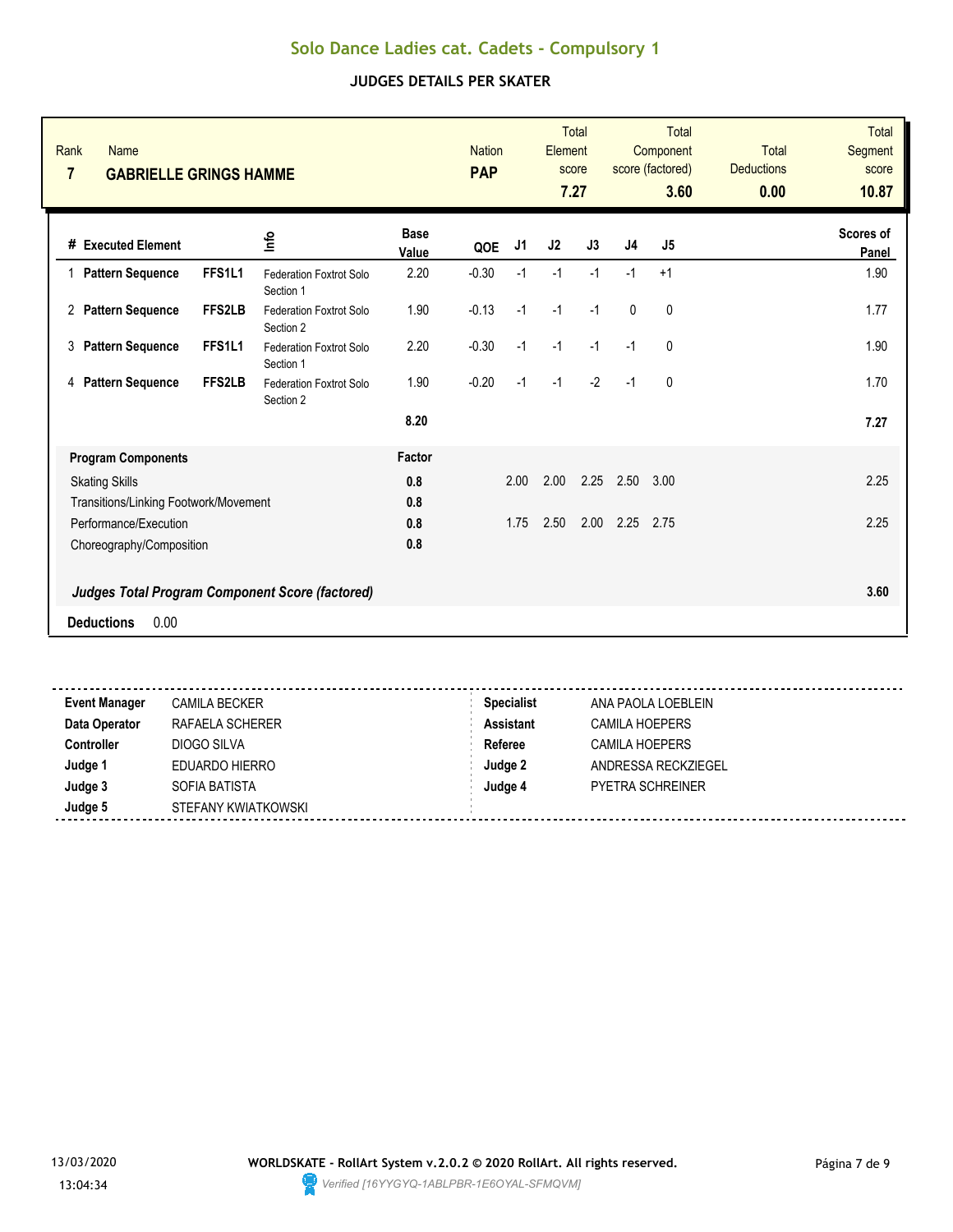| Rank<br><b>Name</b><br>$\pmb{8}$<br><b>ELISA BISCAIO</b> |               |                                                 |                      | <b>Nation</b><br><b>AGE</b> |      | Element     | <b>Total</b><br>score<br>6.87 |                | Total<br>Component<br>score (factored)<br>3.80 | <b>Total</b><br><b>Deductions</b><br>0.00 | <b>Total</b><br>Segment<br>score<br>10.67 |
|----------------------------------------------------------|---------------|-------------------------------------------------|----------------------|-----------------------------|------|-------------|-------------------------------|----------------|------------------------------------------------|-------------------------------------------|-------------------------------------------|
| # Executed Element                                       |               | 을                                               | <b>Base</b><br>Value | QOE                         | J1   | J2          | J3                            | J <sub>4</sub> | J5                                             |                                           | Scores of<br>Panel                        |
| <b>Pattern Sequence</b>                                  | <b>FFS1LB</b> | <b>Federation Foxtrot Solo</b><br>Section 1     | 1.90                 | $-0.20$                     | $-1$ | $-1$        | $-2$                          | $-1$           | $\mathbf{0}$                                   |                                           | 1.70                                      |
| 2 Pattern Sequence                                       | FFS2LB        | Federation Foxtrot Solo<br>Section 2            | 1.90                 | $-0.20$                     | $-1$ | $-1$        | $-2$                          | $-1$           | $-1$                                           |                                           | 1.70                                      |
| 3 Pattern Sequence                                       | FFS1LB        | Federation Foxtrot Solo<br>Section 1            | 1.90                 | $-0.13$                     | $-1$ | $\mathbf 0$ | $-2$                          | $-1$           | $\mathbf{0}$                                   |                                           | 1.77                                      |
| <b>Pattern Sequence</b><br>4                             | FFS2LB        | <b>Federation Foxtrot Solo</b><br>Section 2     | 1.90                 | $-0.20$                     | $-1$ | $-1$        | $-2$                          | $-1$           | $-1$                                           |                                           | 1.70                                      |
|                                                          |               |                                                 | 7.60                 |                             |      |             |                               |                |                                                |                                           | 6.87                                      |
| <b>Program Components</b>                                |               |                                                 |                      |                             |      |             |                               |                |                                                |                                           |                                           |
| <b>Skating Skills</b>                                    |               |                                                 | 0.8                  |                             | 2.50 | 2.25        | 2.25                          | 2.00           | 2.75                                           |                                           | 2.33                                      |
| Transitions/Linking Footwork/Movement                    |               |                                                 | 0.8                  |                             |      |             |                               |                |                                                |                                           |                                           |
| Performance/Execution                                    |               |                                                 | 0.8                  |                             | 2.50 | 2.50        | 2.00                          | 2.25           | 2.50                                           |                                           | 2.42                                      |
| Choreography/Composition                                 |               |                                                 | 0.8                  |                             |      |             |                               |                |                                                |                                           |                                           |
|                                                          |               | Judges Total Program Component Score (factored) |                      |                             |      |             |                               |                |                                                |                                           | 3.80                                      |
| 0.00<br><b>Deductions</b>                                |               |                                                 |                      |                             |      |             |                               |                |                                                |                                           |                                           |
|                                                          |               |                                                 |                      |                             |      |             |                               |                |                                                |                                           |                                           |

| <b>Event Manager</b> | <b>CAMILA BECKER</b> | <b>Specialist</b> | ANA PAOLA LOEBLEIN      |
|----------------------|----------------------|-------------------|-------------------------|
| Data Operator        | RAFAELA SCHERER      | <b>Assistant</b>  | <b>CAMILA HOEPERS</b>   |
| <b>Controller</b>    | DIOGO SILVA          | Referee           | <b>CAMILA HOEPERS</b>   |
| Judge 1              | EDUARDO HIERRO       | Judge 2           | ANDRESSA RECKZIEGEL     |
| Judge 3              | SOFIA BATISTA        | Judge 4           | <b>PYETRA SCHREINER</b> |
| Judge 5              | STEFANY KWIATKOWSKI  |                   |                         |
|                      |                      |                   |                         |